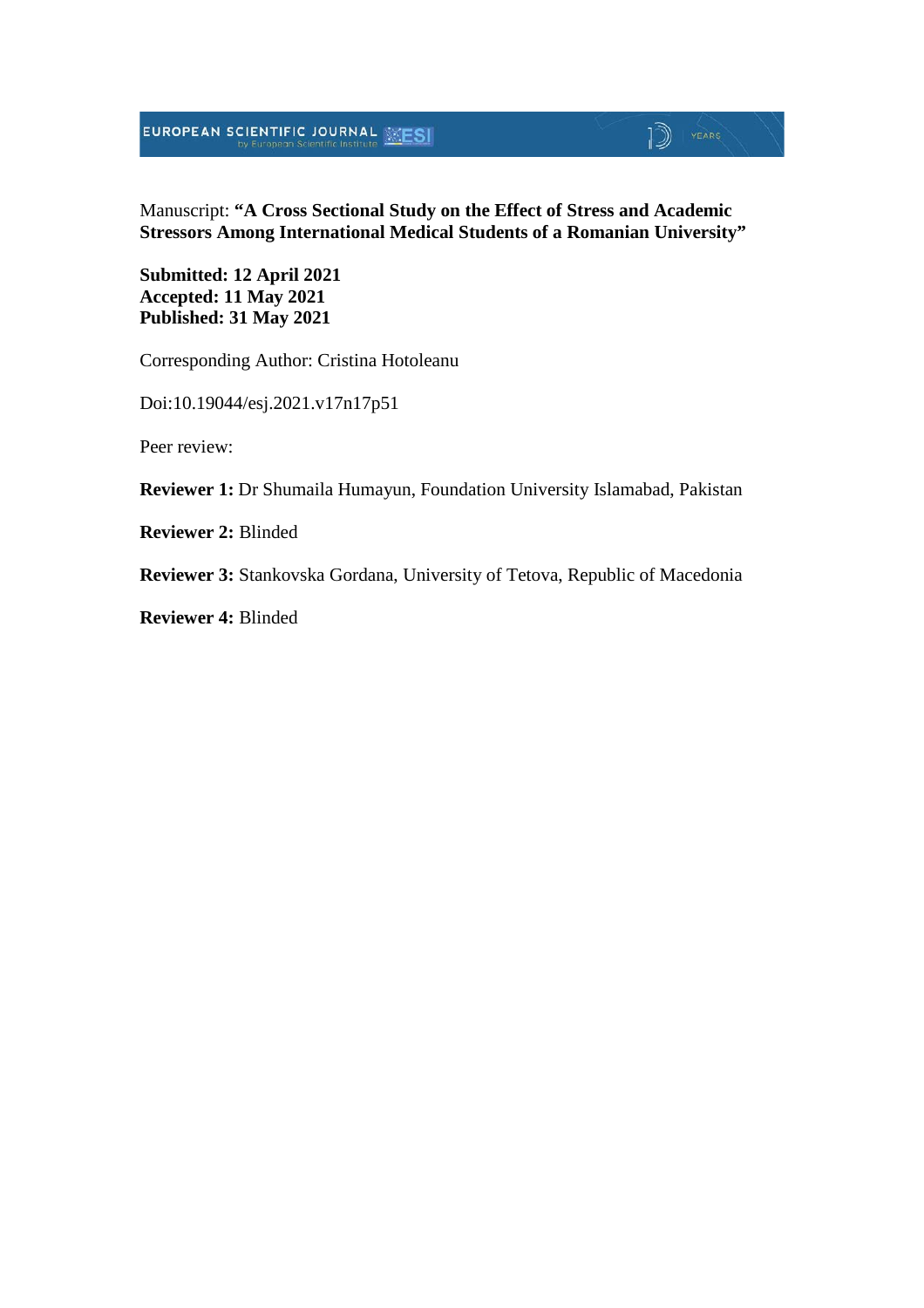This form is designed to summarize the manuscript peer review that you have completed and to ensure that you have considered all appropriate criteria in your review. Your review should provide a clear statement, to the authors and editors, of the modifications necessary before the paper can be published or the specific reasons for rejection.

Please respond within the appointed time so that we can give the authors timely responses and feedback.

NOTE: ESJ promotes peer review procedure based on scientific validity and technical quality of the paper (not perceived the impact). You are also not required to do proofreading of the paper. It could be recommended as part of the revision. *ESJ editorial office would like to express its special gratitude for your time and efforts. Our editorial team is a substantial reason that stands ESJ out from the crowd!* 

| Reviewer Name: Dr Shumaila Humayun                                                                                      |                                          |  |
|-------------------------------------------------------------------------------------------------------------------------|------------------------------------------|--|
| University/Country: Foundation University Islamabad, Pakistan                                                           |                                          |  |
| Date Manuscript Received: 2021-02-25                                                                                    | Date Review Report Submitted: 2021-04-10 |  |
| Manuscript Title: STRESS AND ACADEMIC STRESSORS AMONG INTERNATIONAL MEDICAL STUDENTS OF A<br><b>ROMANIAN UNIVERSITY</b> |                                          |  |
| ESJ Manuscript Number: 0308/21                                                                                          |                                          |  |
| You agree your name is revealed to the author of the paper:                                                             | *Yes/No Yes                              |  |
|                                                                                                                         |                                          |  |

You approve, your name as a reviewer of this paper, is available in the "review history" of the paper: \*Yes/No Yes

You approve, this review report is available in the "review history" of the paper: \*Yes/No Yes

#### **Evaluation Criteria:**

| <i><b>Questions</b></i>                                                                                        | <b>Rating Result</b><br>[Poor] $1-5$<br>[Excellent] |  |
|----------------------------------------------------------------------------------------------------------------|-----------------------------------------------------|--|
| 1. The title is clear and it is adequate to the content of the<br>article.                                     | 5                                                   |  |
| The title clearly depicts the study that was performed addressing all questions :<br>who, what, where and why. |                                                     |  |
| 2. The abstract clearly presents objects, methods and<br>results.                                              | 4                                                   |  |
| The abstract presents the background, objectives results and conclusion                                        |                                                     |  |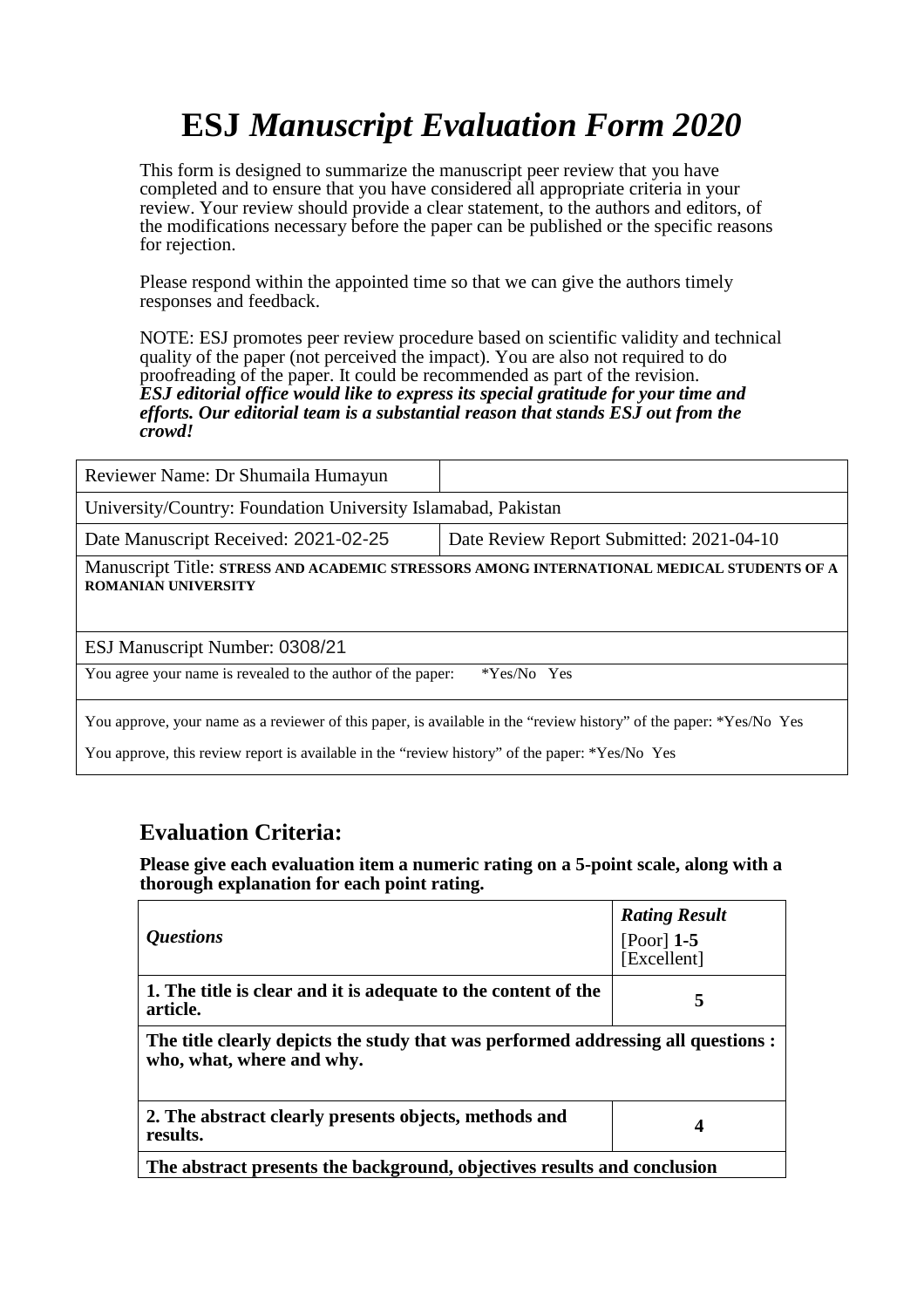| thoroughly. Only minute addition of sample size, sampling technique, study<br>duration is required to give a better idea of methodology                                                                                                  |   |  |
|------------------------------------------------------------------------------------------------------------------------------------------------------------------------------------------------------------------------------------------|---|--|
| 3. There are few grammatical errors and spelling<br>mistakes in this article.                                                                                                                                                            | 5 |  |
| Only one mistake of spelling of "catecholamines" was identified                                                                                                                                                                          |   |  |
| 4. The study methods are explained clearly.                                                                                                                                                                                              | 3 |  |
| Addition of sample size, sampling technique, study duration is required to give<br>a better idea of methodology. It was not mentioned clearly as to how the open<br>ended question was analyzed, which software was used other than SPSS |   |  |
| 5. The resultsare clear and do not contain errors.                                                                                                                                                                                       | 4 |  |
| The results were clear and had no errors. However the association of stress with<br>academic performance was not addressed in detail.                                                                                                    |   |  |
| 6. The conclusions or summary are accurate and<br>supported by the content.                                                                                                                                                              | 5 |  |
| The conclusions and summary are accurately written and supported by the<br>content                                                                                                                                                       |   |  |
| 7. The references are comprehensive and appropriate.                                                                                                                                                                                     | 5 |  |
| The references are comprehensive and appropriate.                                                                                                                                                                                        |   |  |

#### **Overall Recommendation**(mark an X with your recommendation):

| Accepted, no revision needed               |  |
|--------------------------------------------|--|
| Accepted, minor revision needed            |  |
| Return for major revision and resubmission |  |
| Reject                                     |  |

### **Comments and Suggestions to the Author(s):**

The manuscript is complete in all respect and portrays a good effort by the authors.Only minute additions are required, specially regarding the methodology which is never complete without mentioning: sample size, sampling technique, sample size calculation / estimation, site/ settings, duration of study, inclusion and exclusion criteria

 $\mathbb{D}$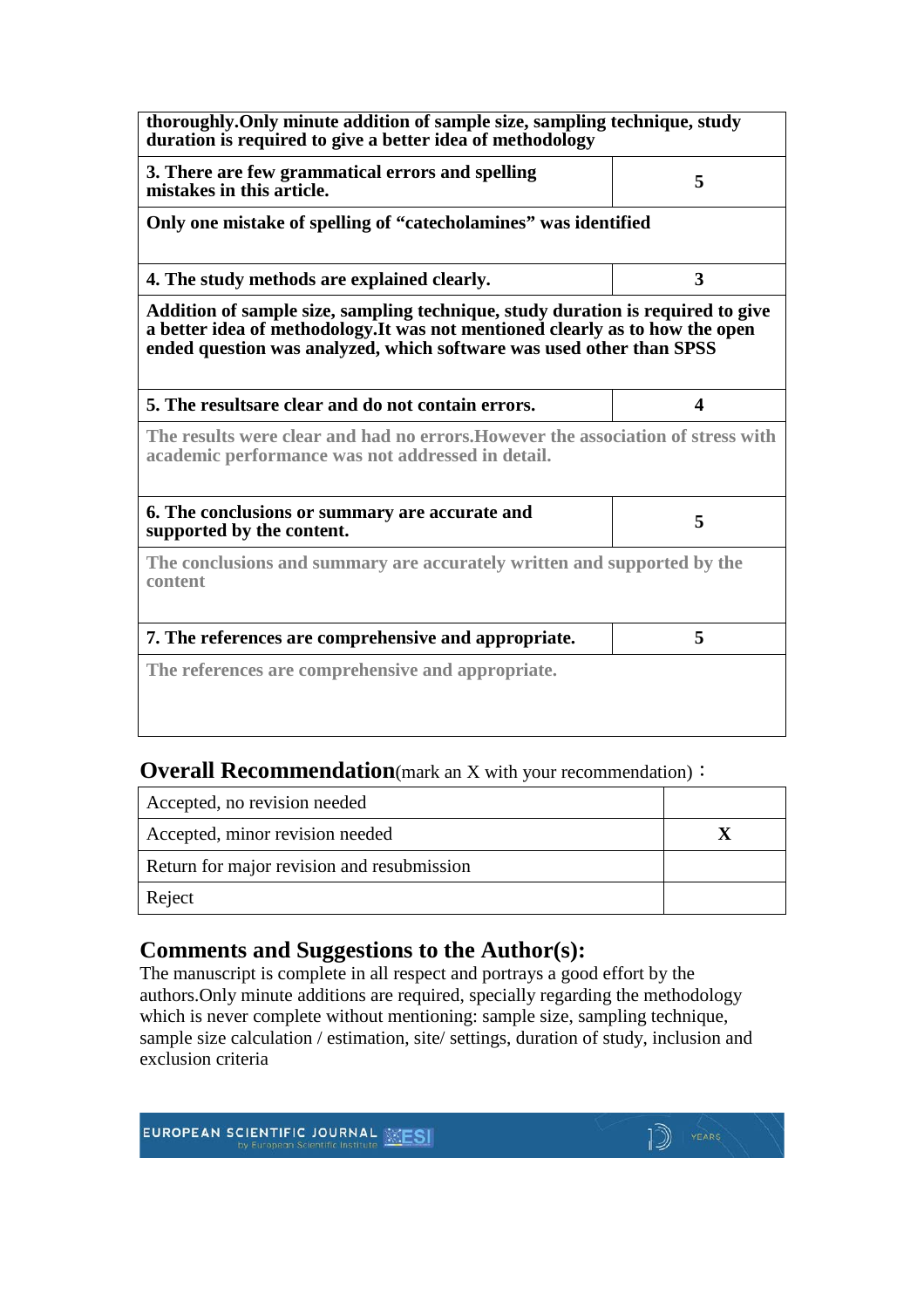This form is designed to summarize the manuscript peer review that you have completed and to ensure that you have considered all appropriate criteria in your review. Your review should provide a clear statement, to the authors and editors, of the modifications necessary before the paper can be published or the specific reasons for rejection.

Please respond within the appointed time so that we can give the authors timely responses and feedback.

NOTE: ESJ promotes peer review procedure based on scientific validity and technical quality of the paper (not perceived the impact). You are also not required to do proofreading of the paper. It could be recommended as part of the revision. *ESJ editorial office would like to express its special gratitude for your time and efforts. Our editorial team is a substantial reason that stands ESJ out from the crowd!* 

| Date Manuscript Received: 21 April 2021                                                                       | Date Review Report Submitted: 23 April 2021 |  |
|---------------------------------------------------------------------------------------------------------------|---------------------------------------------|--|
| Manuscript Title: Stress and Academic Stressors among International Medical Students of a                     |                                             |  |
| Romanian University                                                                                           |                                             |  |
| ESJ Manuscript Number: 0308/21                                                                                |                                             |  |
| You agree your name is revealed to the author of the paper:<br>Yes/No                                         |                                             |  |
| You approve, your name as a reviewer of this paper, is available in the "review history" of the paper: Yes/No |                                             |  |
| You approve, this review report is available in the "review history" of the paper: $Yes/No$                   |                                             |  |

## **Evaluation Criteria:**

| <i><b>Questions</b></i>                                                       | <b>Rating Result</b><br>[Poor] $1-5$<br>[Excellent] |
|-------------------------------------------------------------------------------|-----------------------------------------------------|
| 1. The title is clear and it is adequate to the content of the<br>article.    | 4                                                   |
| (Please insert your comments)<br>Indicate the study design.                   |                                                     |
| 2. The abstract clearly presents objects, methods and<br>results.             | 5                                                   |
| (Please insert your comments)                                                 |                                                     |
| 3. There are few grammatical errors and spelling<br>mistakes in this article. | 4                                                   |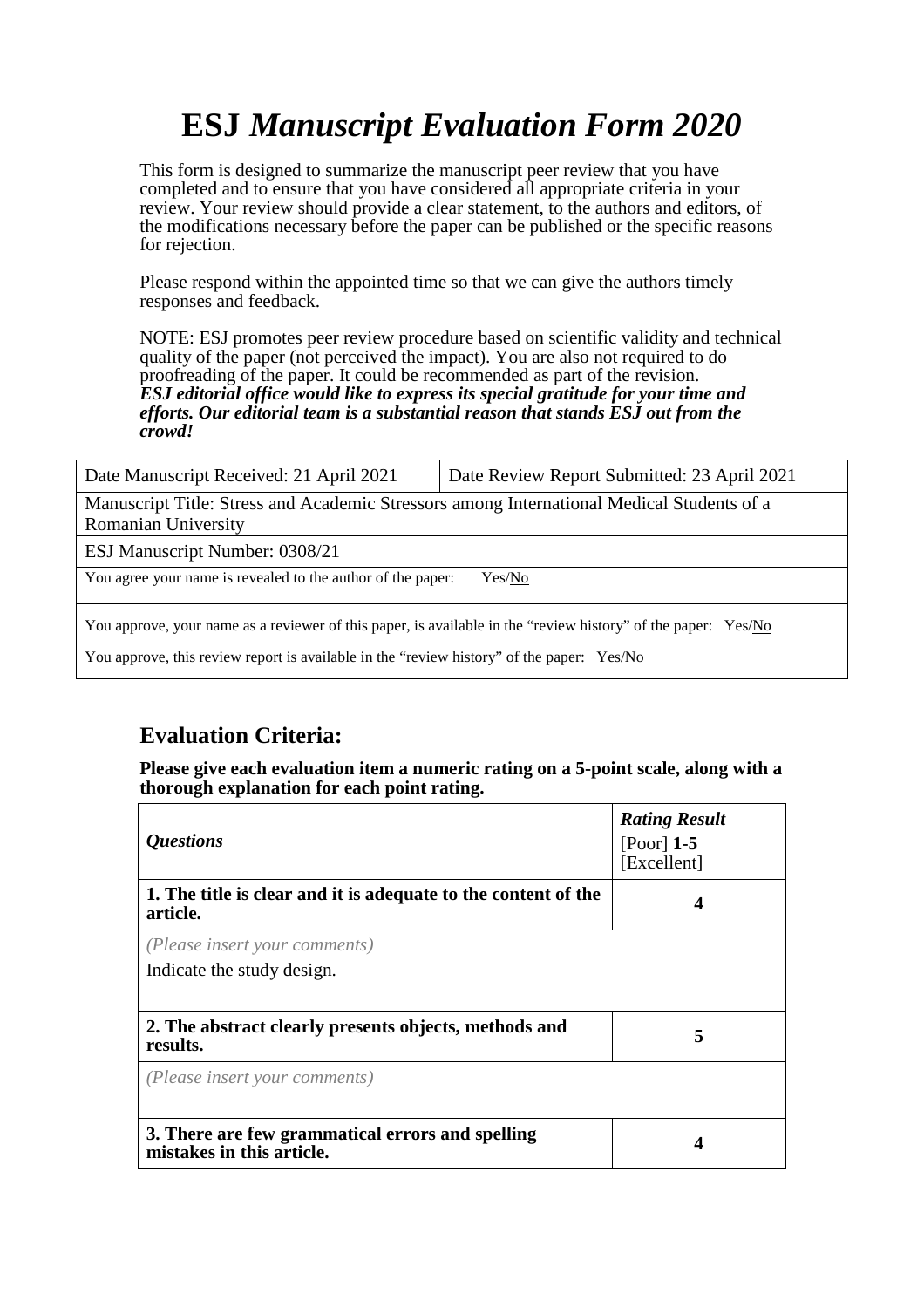*(Please insert your comments)*

Place citations in alphabetical order separated by a semi-colon.

#### **4. The study methods are explained clearly. 3**

*(Please insert your comments)*

- Describe the setting and relevant dates, including periods of recruitment and
- Give the eligibility criteria, and the sources and methods of selection of participants.
- Describe any efforts to address potential sources of bias.<br>• Explain the sampling technique used in the study.
- 

| 5. The results are clear and do not contain errors.                                                                                    | 5 |
|----------------------------------------------------------------------------------------------------------------------------------------|---|
| (Please insert your comments)                                                                                                          |   |
|                                                                                                                                        |   |
| 6. The conclusions or summary are accurate and<br>supported by the content.                                                            | 5 |
| (Please insert your comments)                                                                                                          |   |
|                                                                                                                                        |   |
| 7. The references are comprehensive and appropriate.                                                                                   | 5 |
| (Please insert your comments)                                                                                                          |   |
| DOIs must always be presented in the format <b>https://doi.org/xxxxxx</b> , for<br>e.g., https://doi.org/10.1080/07448481.2018.1499649 |   |
|                                                                                                                                        |   |

#### **Overall Recommendation** (mark an X with your recommendation):

| Accepted, no revision needed               |  |
|--------------------------------------------|--|
| Accepted, minor revision needed            |  |
| Return for major revision and resubmission |  |
| Reject                                     |  |

## **Comments and Suggestions to the Author(s):**

The manuscript is well-structured and easy to understand. It also addresses a subject that is of great interest in the medical education community. However, some information in the methodology section was missing such as study setting, period of recruitment, data collection, sampling technique used in the study, and source of funding. Overall, the authors did a great job.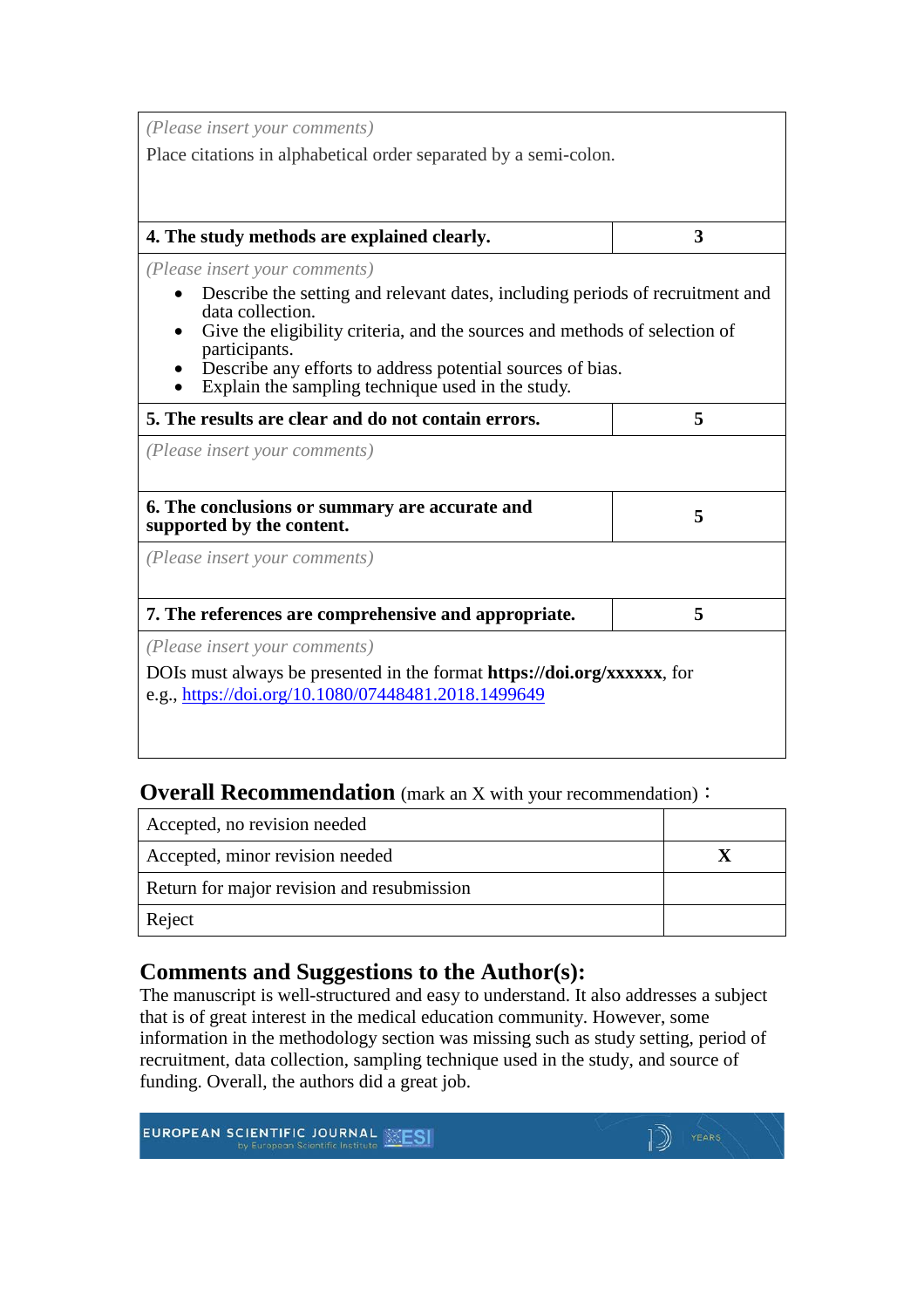This form is designed to summarize the manuscript peer review that you have completed and to ensure that you have considered all appropriate criteria in your review. Your review should provide a clear statement, to the authors and editors, of the modifications necessary before the paper can be published or the specific reasons for rejection.

Please respond within the appointed time so that we can give the authors timely responses and feedback.

NOTE: ESJ promotes peer review procedure based on scientific validity and technical quality of the paper (not perceived the impact). You are also not required to do proofreading of the paper. It could be recommended as part of the revision. *ESJ editorial office would like to express its special gratitude for your time and efforts. Our editorial team is a substantial reason that stands ESJ out from the crowd!* 

| Reviewer Name: Stankovska Gordana                                                                                |                                          |  |
|------------------------------------------------------------------------------------------------------------------|------------------------------------------|--|
| University/Country: University of Tetova/Republic of North Macedonia                                             |                                          |  |
| Date Manuscript Received: 21.04.2021                                                                             | Date Review Report Submitted: 25.04.2021 |  |
| Manuscript Title: Stress and academic stressors among international medical students of a<br>Romanian university |                                          |  |
| ESJ Manuscript Number: 0308/21                                                                                   |                                          |  |
| You agree your name is revealed to the author of the paper:<br>Yes/No                                            |                                          |  |
| You approve, your name as a reviewer of this paper, is available in the "review history" of the paper: Yes/No    |                                          |  |

You approve, this review report is available in the "review history" of the paper:**Yes**/No

### **Evaluation Criteria:**

| <i><b>Questions</b></i>                                                                                                                                                     | <b>Rating Result</b><br>[Poor] $1-5$<br>[Excellent] |
|-----------------------------------------------------------------------------------------------------------------------------------------------------------------------------|-----------------------------------------------------|
| 1. The title is clear and it is adequate to the content of the<br>article.                                                                                                  | 5                                                   |
| (The title is very clear and is in the content with the purpose of the article).                                                                                            |                                                     |
| 2. The abstract clearly presents objects, methods and<br>results.                                                                                                           | 5                                                   |
| (This is the original research article which clearly desribes research question and<br>objectives of the study, recognition of limitations and emphasis of the implications |                                                     |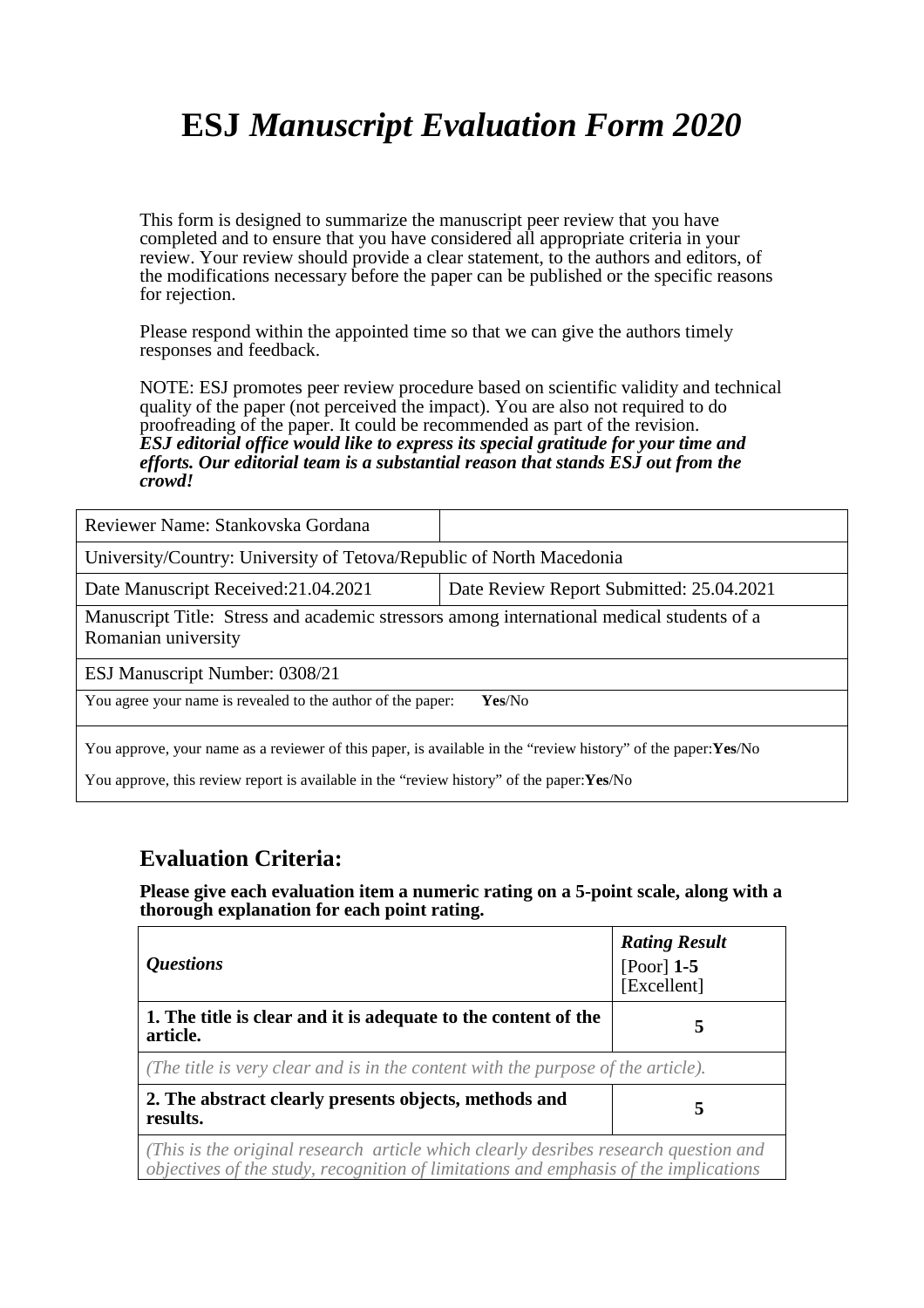| of the study, introduces relevant conclusions and introduces relevant literature).                                                                                                                                                                                                                              |   |
|-----------------------------------------------------------------------------------------------------------------------------------------------------------------------------------------------------------------------------------------------------------------------------------------------------------------|---|
| 3. There are few grammatical errors and spelling<br>mistakes in this article.                                                                                                                                                                                                                                   | 4 |
| (There are some minor gramatical mistaces).                                                                                                                                                                                                                                                                     |   |
| 4. The study methods are explained clearly.                                                                                                                                                                                                                                                                     | 5 |
| (The study very good and clear explains the relationship between levels of stress,<br>type of stressors and the association with socio-demographic characteristics and<br>academic performance among international medical students of a Romanian<br><i>university</i> ).                                       |   |
|                                                                                                                                                                                                                                                                                                                 |   |
| 5. The resultsare clear and do not contain errors.                                                                                                                                                                                                                                                              | 5 |
| (From the results we can see that the most of students had increased levels of stress,<br>the most of stressors were followed by psychosocial and health-related factors. At<br>the same time the authors found association betweent increased levels of stress with<br>poor academic performance of students). |   |
| 6. The conclusions or summary are accurate and<br>supported by the content.                                                                                                                                                                                                                                     | 5 |
| (The conclusions are very clear and are in the context with the main aim of the<br>paper).                                                                                                                                                                                                                      |   |
| 7. The references are comprehensive and appropriate.                                                                                                                                                                                                                                                            | 5 |

# **Overall Recommendation**(mark an X with your recommendation):

| Accepted, no revision needed               |  |
|--------------------------------------------|--|
| Accepted, minor revision needed            |  |
| Return for major revision and resubmission |  |
| Reject                                     |  |

## **Comments and Suggestions to the Author(s):**

**The paper is very good and interesting from theoretical and practical aspects. There are some little gramatical mistaces, please see the text again carefully.**

**EUROPEAN SCIENTIFIC JOURNAL WEST** 

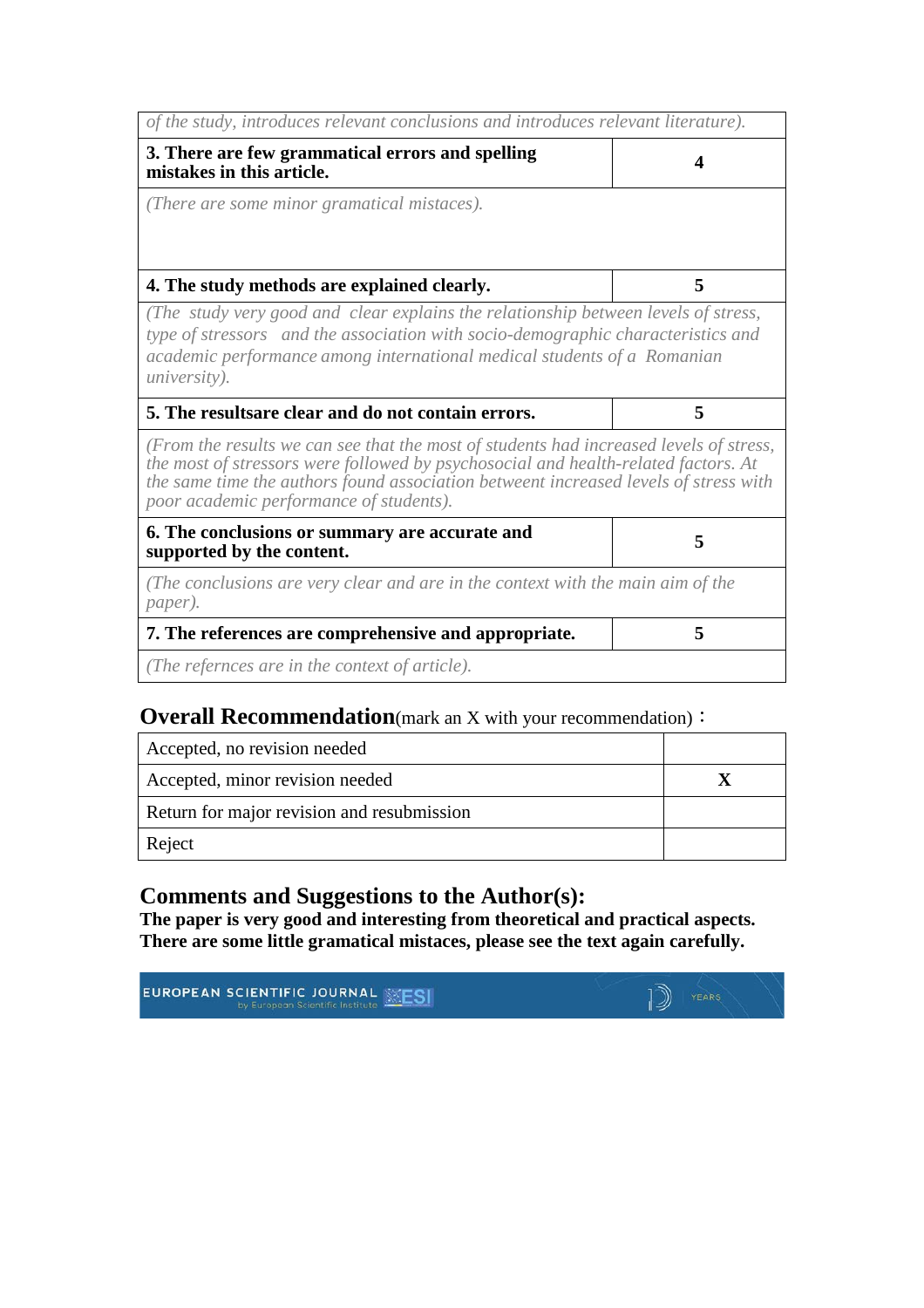This form is designed to summarize the manuscript peer review that you have completed and to ensure that you have considered all appropriate criteria in your review. Your review should provide a clear statement, to the authors and editors, of the modifications necessary before the paper can be published or the specific reasons for rejection.

Please respond within the appointed time so that we can give the authors timely responses and feedback.

NOTE: ESJ promotes peer review procedure based on scientific validity and technical quality of the paper (not perceived the impact). You are also not required to do proofreading of the paper. It could be recommended as part of the revision.

*ESJ editorial office would like to express its special gratitude for your time and efforts. Our editorial team is a substantial reason that stands ESJ out from the crowd!* 

Date Manuscript Received: April 19, 2021 | Date Review Report Submitted: April 25, 2021

Manuscript Title: STRESS AND ACADEMIC STRESSORS AMONG INTERNATIONAL MEDICAL STUDENTS OF A ROMANIAN UNIVERSITY

ESJ Manuscript Number:

You agree your name is revealed to the author of the paper: No

You approve, your name as a reviewer of this paper, is available in the "review history" of the paper: No

You approve, this review report is available in the "review history" of the paper: Yes

## **Evaluation Criteria:**

| <i><b>Questions</b></i>                                                                                                                                                                                                        | <b>Rating Result</b><br>$[Poor]$ 1-5<br>[Excellent] |
|--------------------------------------------------------------------------------------------------------------------------------------------------------------------------------------------------------------------------------|-----------------------------------------------------|
| 1. The title is clear and it is adequate to the content of the<br>article.                                                                                                                                                     | 3                                                   |
| The title will be more clear if the type of study is also included in it.<br>Eg. - A CROSS SECTIONAL STUDY ON THE EFFECT OF STRESS AND<br>ACADEMIC STRESSORS AMONG INTERNATIONAL MEDICAL STUDENTS<br>OF A ROMANIAN UNIVERSITY. |                                                     |
| 2. The abstract clearly presents objects, methods and<br>results.                                                                                                                                                              |                                                     |
| Yes, the abstract is clear and aptly written.                                                                                                                                                                                  |                                                     |
| 3. There are few grammatical errors and spelling<br>mistakes in this article.                                                                                                                                                  |                                                     |